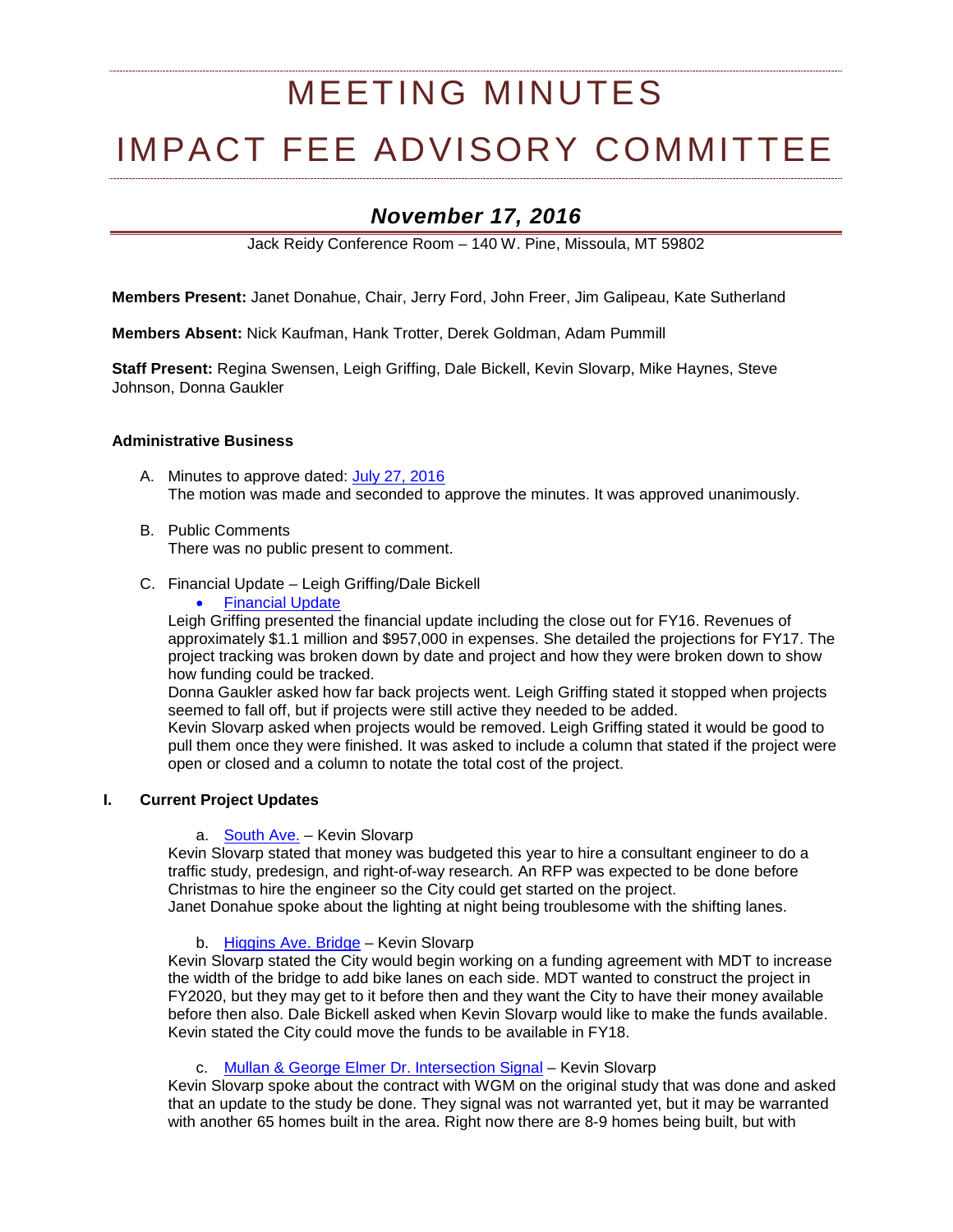another phase added it could be warranted. He wanted to begin work with MDT to get agreements in place for when those additional 65 homes are built.

# d. [Hillview Way](http://www.ci.missoula.mt.us/DocumentCenter/View/22047) – Kevin Slovarp

Kevin Slovarp stated that a majority of the facilities were complete. What wasn't complete were the sidewalks on  $55<sup>th</sup>$ , due to the construction season ending. The  $55<sup>th</sup>$  sidewalks will be handled in the spring and may be done in-house instead of contracted out. The project looked to be under budget but if they have funds they will chip seal the road next year and epoxy paint it. Kate Sutherland asked how it came under budget and how the savings would be spread out. Leigh Griffing stated she would have to look into the funding sources before answering the question fully.

### e. [Cregg Lane](http://www.ci.missoula.mt.us/DocumentCenter/View/22046) – Kevin Slovarp

Kevin Slovarp stated the engineer had been hired and they were nearly finished with the final plan. They were looking to get the project out to bid this winter and for construction in the spring, working with Donna Gaukler to make sure the timing was good for the Parks and Recreation Department at the Currents facility.

Jerry Ford asked how far Cregg Lane went. Kevin Slovarp detailed the length of Cregg Lane and where it connected.

Jim Galipeau asked if there would be a light at Cregg and Orange. Kevin Slovarp stated there would be but it wouldn't happen at this time. It could happen when the mill site was developed and traffic increased; then it would be required with a traffic study.

f. [S. Reserve Pedestrian Bridge/Msla to Lolo trail](https://www.ci.missoula.mt.us/DocumentCenter/View/29305) – Donna Gaukler/Kevin Slovarp Kevin Slovarp spoke about the pedestrian bridge that had been constructed and that the aim was to open the bridge in early February with the entire project to be completed in April, weather dependent. Donna Gaukler detailed which pieces were handled by the City and which were handled by MDT. She detailed how the wiring in the bridge was not functional and that the replacement parts had been ordered. Everything will be fully functional by the end of April. Janet Donahue asked how pedestrians could get from the bridge to the Fort Missoula Regional Park. Donna Gaukler detailed how Post Siding would be used for bikes and pedestrians, as well as the low volume of traffic it was currently supporting.

# g. [Community Center](https://www.ci.missoula.mt.us/DocumentCenter/View/33701) – Donna Gaukler

Donna Gaukler spoke about spending the funds available to find a location for the center. They would have recommendations by the next meeting. Right now, the early look at things point to finishing the location inside Currents.

### h. [Grant Creek Trail Phase I/ Phase II](https://www.ci.missoula.mt.us/DocumentCenter/View/32601) – Donna Gaukler

Donna Gaukler spoke about Phase I using the Impact fees used to complete the work to the county line. Phase II had approval for funding for the last 100 yards but they were waiting for the County to help connect their part of the trail.

Janet Donahue asked about a potential connection at Scott Street. Donna Gaukler detailed one of the plans to create a trail connection link-up across the Scott Street area that would ultimately link Darby to the Bitterroot Valley and in the far future from Glacier Park to Yellowstone Park.

i. Fort Missoula Regional Park – Donna Gaukler

Donna Gaukler spoke about the impact fee funds that have been spent on consultant services to get the park designed and on obtaining water rights. The entire Phase I won't be complete until next spring. Saturday, April 29, 2017 is the grand opening of Phase I. Phase II construction awards 25 more packages within the next week to get construction done over the next year. John Freer arrived at 3:54 PM.

### j. [City Hall Growth Plan](https://www.ci.missoula.mt.us/DocumentCenter/View/33763) – Dale Bickell

Dale Bickell stated the various City Hall projects were mostly finished. He detailed each piece that was completed and that they were on time and on budget.

### k. [Police Dept. Evidence Van](https://www.ci.missoula.mt.us/DocumentCenter/View/35782) – Dale Bickell

Dale Bickell stated the van would be purchased next week.